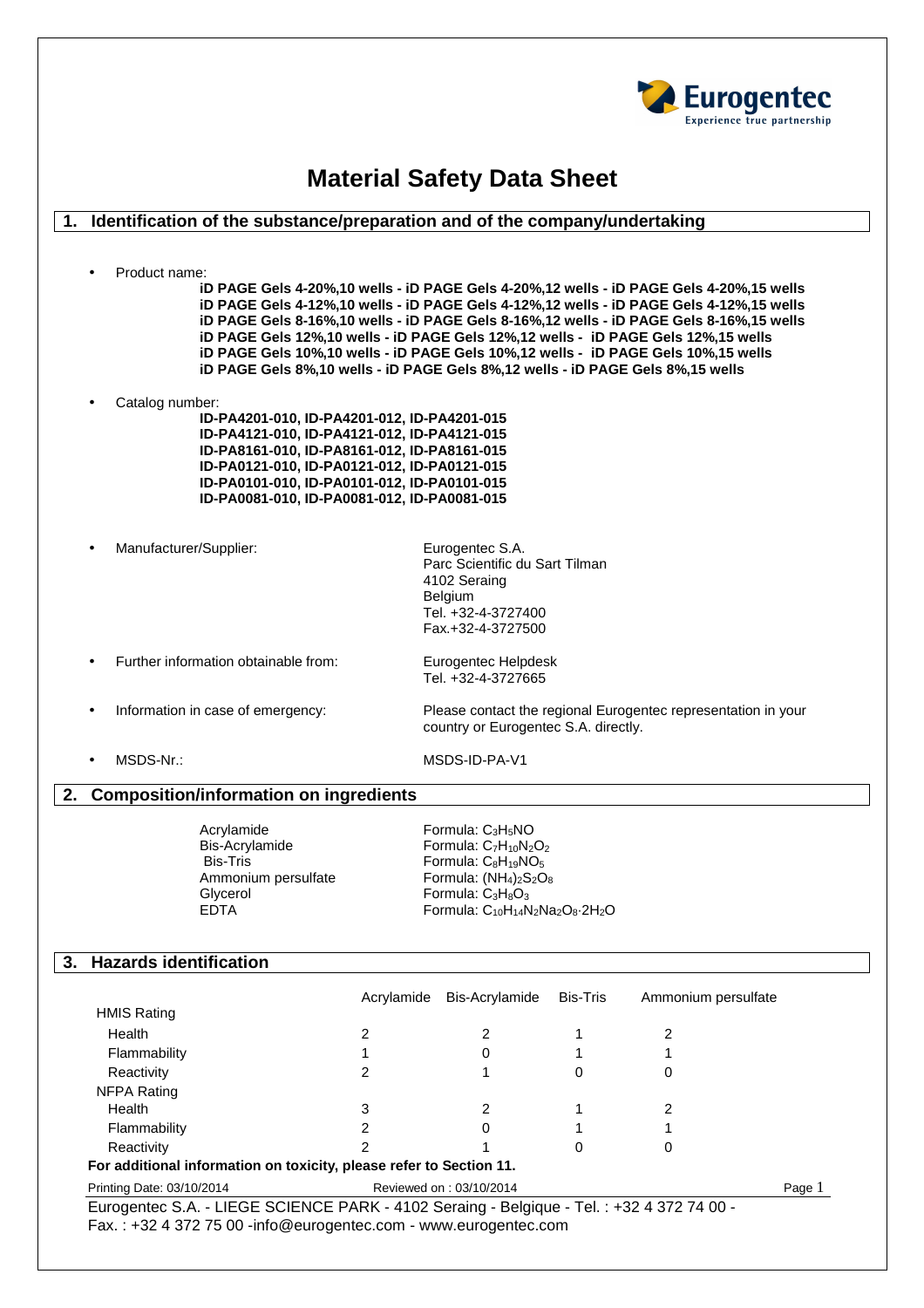

#### **4. First-aid measures**

- After inhalation: Fresh air. Consult a doctor in case of complaints or if breathing
- After skin contact: Wash off under running water at least for 15 min. Remove
- After eye contact: Rinse out with plenty of water at least for 15 min. Consult eye
- After swallowing: Make victim drink plenty of water. Administer activated charcoal.

#### **5. Fire-fighting measures**

| Suitable extinguishing agents: | Water, CO2, powder or appropriate foam.                         |
|--------------------------------|-----------------------------------------------------------------|
| Protective equipment:          | Wear self-contained breathing apparatus and protective clothing |
|                                | to prevent contact with skin and eyes.                          |
| Specific Hazard(s)             | Emits toxic fumes under fire conditions                         |

specialist.

becomes difficult.

contaminated clothing.

Consult a doctor if feeling unwell.

# **6. Accidental release measures**

• Person-related safety precautions: Wear respirator, chemical safety goggles, rubber boots, and heavy rubber gloves

- Measures for environmental protection: Ensure adequate ventilation. Do not allow product to reach
- 

sewage system or any water course. • Measures for cleaning/collection: Sweep up, place in a bag and hold for waste disposal. Avoid raising dust. Ventilate area and wash spill site after material pickup is complete..

# **7. Handling and storage**

| ٠         | Handling:                                                                  |                                                                                                                                                                                          |        |
|-----------|----------------------------------------------------------------------------|------------------------------------------------------------------------------------------------------------------------------------------------------------------------------------------|--------|
| $\bullet$ | Information for safe handling:                                             | Avoid inhalation. Avoid contact with eyes, skin, and clothing.<br>Avoid prolonged or repeated exposure.                                                                                  |        |
| ٠         | Information about fire:                                                    | Not required                                                                                                                                                                             |        |
| ٠         | Storage:                                                                   |                                                                                                                                                                                          |        |
|           | Requirements to be met by storerooms                                       |                                                                                                                                                                                          |        |
|           | and receptacles:                                                           | No further requirements                                                                                                                                                                  |        |
| $\bullet$ | Information about storage in one common                                    |                                                                                                                                                                                          |        |
|           | storage facility:                                                          | Not required.                                                                                                                                                                            |        |
| ٠         | Further information about storage conditions:                              | 4C                                                                                                                                                                                       |        |
| $\bullet$ | Class according to regulation on flammable                                 |                                                                                                                                                                                          |        |
|           | Liquids:                                                                   | Void.                                                                                                                                                                                    |        |
| 8.        | <b>Exposure controls/personal protection</b>                               |                                                                                                                                                                                          |        |
|           |                                                                            |                                                                                                                                                                                          |        |
| ٠         | Additional information about design of                                     |                                                                                                                                                                                          |        |
|           | technical facilities:                                                      | Mechanical exhaust required                                                                                                                                                              |        |
| $\bullet$ | Ingredients with limit values that require<br>monitoring at the workplace: | No MAC value determined. Risk of skin absorption.                                                                                                                                        |        |
| ٠         | Personal protective equipment:                                             |                                                                                                                                                                                          |        |
| ٠         | General protective and hygienic measures:                                  | The usual precautionary measures are to be adhered when                                                                                                                                  |        |
|           |                                                                            | handling chemicals                                                                                                                                                                       |        |
|           | Respiratory protection:                                                    | Use respirators and components tested and approved under<br>appropriate government standards such as NIOSH (US) or CEN<br>(EU). Respiratory protection is not required. Where protection |        |
|           | Printing Date: 03/10/2014                                                  | Reviewed on: 03/10/2014                                                                                                                                                                  | Page 2 |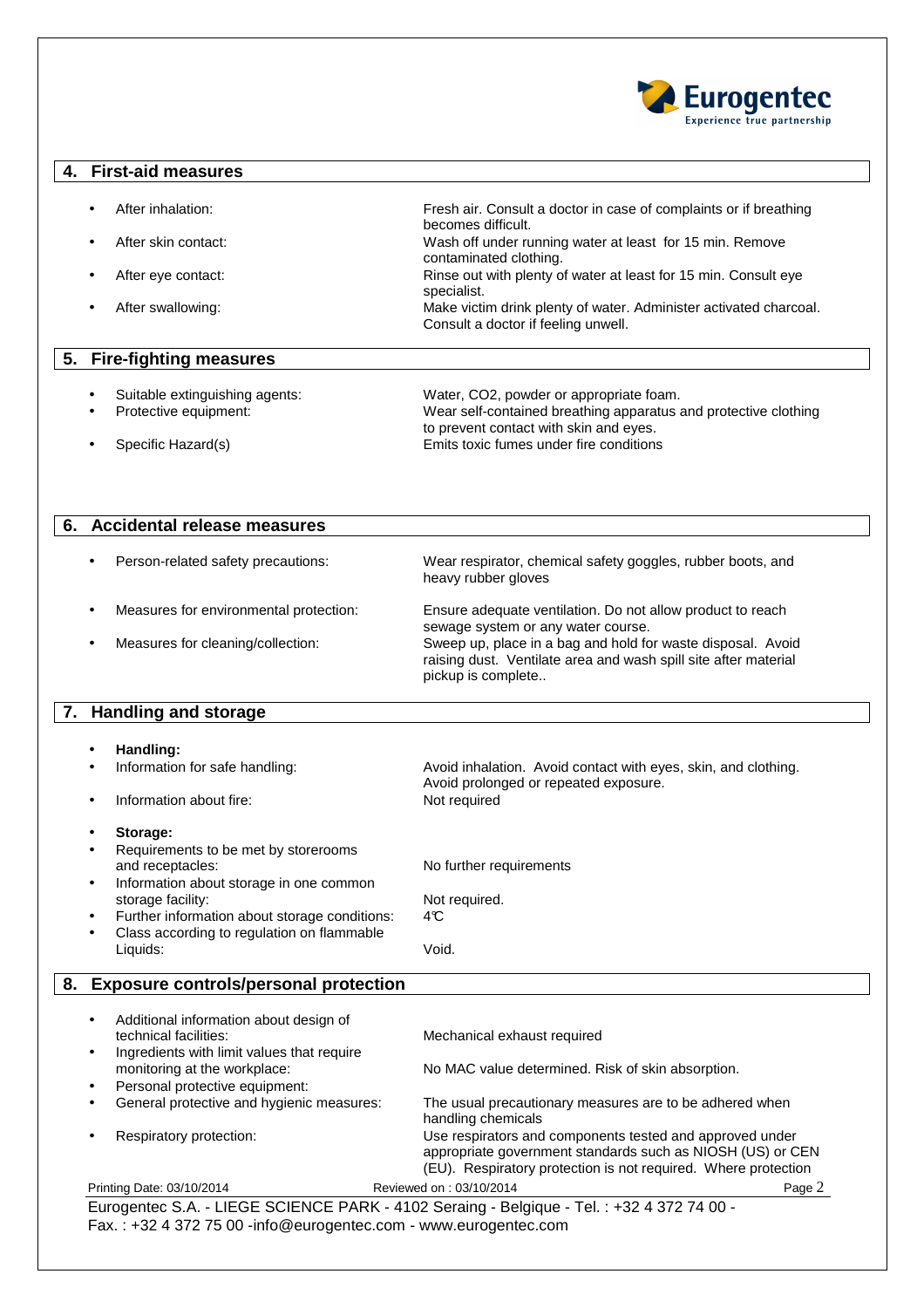

from nuisance levels of dusts are desired, use type N95 (US) or type P1 (EN 143) respirator. • Protection of hands: Protective chemical-resistant gloves, Wash thoroughly after handling Eye protection: example and the protective goggles

- **9. Physical and chemical properties** 
	- Form: Liquid solution/gel
	- Color: Colorless • Change in condition Melting point/range:<br>
	Boiling point/range:<br>
	Not available
	- Boiling point/range:
	- Flash point: Not applicable
	- **Self-igniting:** Not available
	- **Danger of explosion:** Not available **Density:** Not available
	-
	- $PH$  6.4
	- Water content 76%-92%

# **10. Stability and reactivity**

**Stability** 

Stable Stable Stable

Hazardous Decomposition Products

Hazardous Decomposition Products carbon dioxide, nitrogen oxides, sulfide..

#### **11. Toxicological information**

- Acute toxicity:
- Primary irritant effect:<br>On the skin:
- 
- 
- 
- 

May cause skin irritation, may be harmful if absorbed through skin • Inhalation Material may be irritating to mucous membranes and upper respiratory tract, May be harmful if inhaled. Ingestion **Ingestion** May be harmful if swallowed • Additional toxicological information: The product should be handled with the usual care when dealing with chemicals.

#### **12. Ecological information**

General notes: example and the product itself and its products of degradation are not toxic.

# **13. Disposal considerations**

- Product:
- - Recommendation: **Dispose as special waste in compliance with official regulations.** Do not allow product to reach sewage system.
- Uncleaned packaging:

**Recommendation:**  $\qquad \qquad \qquad$  Dispose in compliance with official regulations.

### **14. Transport information**

- Land transport ADR/RID (cross-border)
- ADR/RID class:
- Maritime transport IMDG:

Printing Date: 03/10/2014 **Reviewed on : 03/10/2014** Page 3

Eurogentec S.A. - LIEGE SCIENCE PARK - 4102 Seraing - Belgique - Tel. : +32 4 372 74 00 - Fax. : +32 4 372 75 00 -info@eurogentec.com - www.eurogentec.com